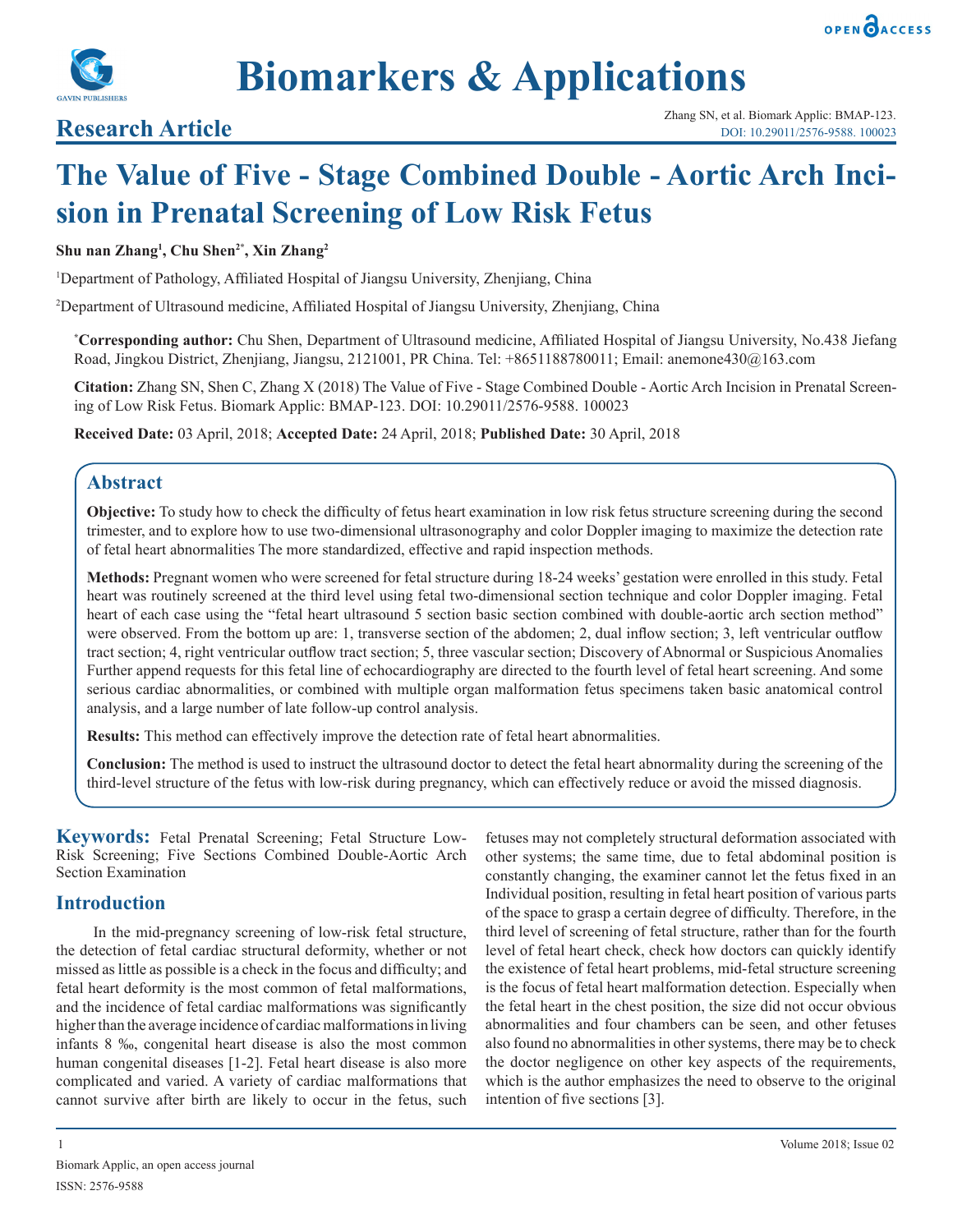# **Data and Methods**

#### **General Information**

Clinical Cases: Pregnant women who volunteered for fetal structural screening between June 2010 and October 2017 were enrolled in the study. Fetal structure screening was performed in more than 24,200 gestational weeks at 18-25 weeks in our hospital. Since 2011, Summary experience began to use and promote the five sections of the double-arch method of fetal heart examination, and with the team using this method to check nearly 16,200 cases of fetuses, are found in any section of the suspicious abnormalities, that is, plus fetal heart The fourth level of screening, all cardiac malformation fetus after basic medical examination after induction of labor or postpartum follow-up.

#### **Instrument and Method**

GE Voluson730, GE VolusonE10 ultrasonic diagnostic apparatus, Aiplo500 ultrasonic diagnostic apparatus, and the probe center frequency 4-6MHz.

#### **Method Steps**

In the routine screening of tertiary structure of the fetus, the use of five sections of the fetal heart examination: Bottom up to check: **1,** abdominal cross-section: This section mainly in the cross-sectional guidance of the spinal cord to quickly determine the fetal abdominal aorta, inferior vena cava, liver and venous catheter orientation is normal, the plane is relatively simple, Once the orientation is normal, it quickly moves to the next plane. **2,** to the fetal head to move the probe looking for dual inflow tract: This plane is basically the same as the four chamber heart section, observe the fetal cardiothoracic ratio, apical point, the approximate ratio of left and right atrium, left and right ventricular approximate ratio, mitral, Whether the mitral valve is visible or not, the horizontal position of the heart, the presence or absence of echo in the upper and lower foramen ovale, the existence of interventricular septum, atrioventricular septa and atrioventricular valve cross, especially the use of color Doppler left and right The number of inflows, the direction of blood flow, and the presence or absence of regurgitant signals on the flap are all aspects of the fetal heart screening that must be examined. Abnormalities of this section include: left and right ventricular or left and right atrial asymmetry in size, two-dimensional and color Doppler cannot see the symmetrical dual inflow of blood flow, significant reflux signal appears on the flap, the cross is not complete, the pericardial cavity Liquid dark area width> 2mm. **3**, left ventricular outflow tract section: on the basis of four-chamber heart-shaped probe to the apical side of the clockwise rotation obtained to observe

the left ventricular outflow tract and ascending aorta connection and the width is normal, can clearly observed the movement of the aortic valve; In this section can also see the left atrium, mitral valve, ventricular septum, open color Doppler observation of left ventricular outflow tract blood flow direction and status; this section slightly deflected the fetal head side of the probe to see the three blood vessels flat. Abnormalities in this section include abnormalities in left ventricular outflow tract width, abnormal flow of color Doppler flow signals, and / or colorful and bright colors.

Three vessels / three vascular anomalies / three vessels cannot be seen after deflection of the probe Arrangement of orientation, spacing disorder, can be initially judged as abnormal. **4,** right ventricular outflow tract section: the left ventricular outflow tract section of the probe to the left ventricular long axis of the right ventricular side deflection available to observe the right ventricular outflow tract and pulmonary artery trunk connection and the width is normal, but also clearly observed Movement of the pulmonary valve, and even the left pulmonary artery can be seen at the bifurcation of the right pulmonary artery, open color Doppler observed right ventricular outflow tract to pulmonary artery blood flow and state; and here the probe in the left ventricular outflow tract and right ventricular outflow A slight deflection between the side of the road section to move, use this to determine the aorta and the main pulmonary artery between the initial angle is normal. Abnormal standard of this section: right ventricular outflow tract width anomalies, color flow direction, abnormal color, aorta and pulmonary artery between the normal loss of nearly 90 degrees of deflection angle, or the aorta and the main pulmonary artery have a larger width of the two contrast Differences are unusual. **5,** three vascular section: left ventricular outflow tract slightly deflected to the fetal head side of the probe to see the three vascular plane. Abnormalities include: the probe deflection cannot see the three blood vessels or see the four vessels or three vascular diameter ratio was abnormal, spacing disorders, can be initially determined to be abnormal. **6**, double-arch long axis view: through the fetus abdomen or dorsal, along the fetus can be found along the direction of the sagittal plane aortic arch long axis, arterial catheter arch long axis images mainly observe the connection, continuous and the width of whether there are significant abnormalities, Le can help to observe the continuity of two bow. This section abnormalities, the majority of major vascular malformations, the need for high priority, including: aortic arch, patent ductus arteriosus in any one of the two continuity showed difficulties or cannot be displayed when the continuous, the color blood flow width inconsistencies, we must pay attention to the application Fetal heart of the fourth level of screening.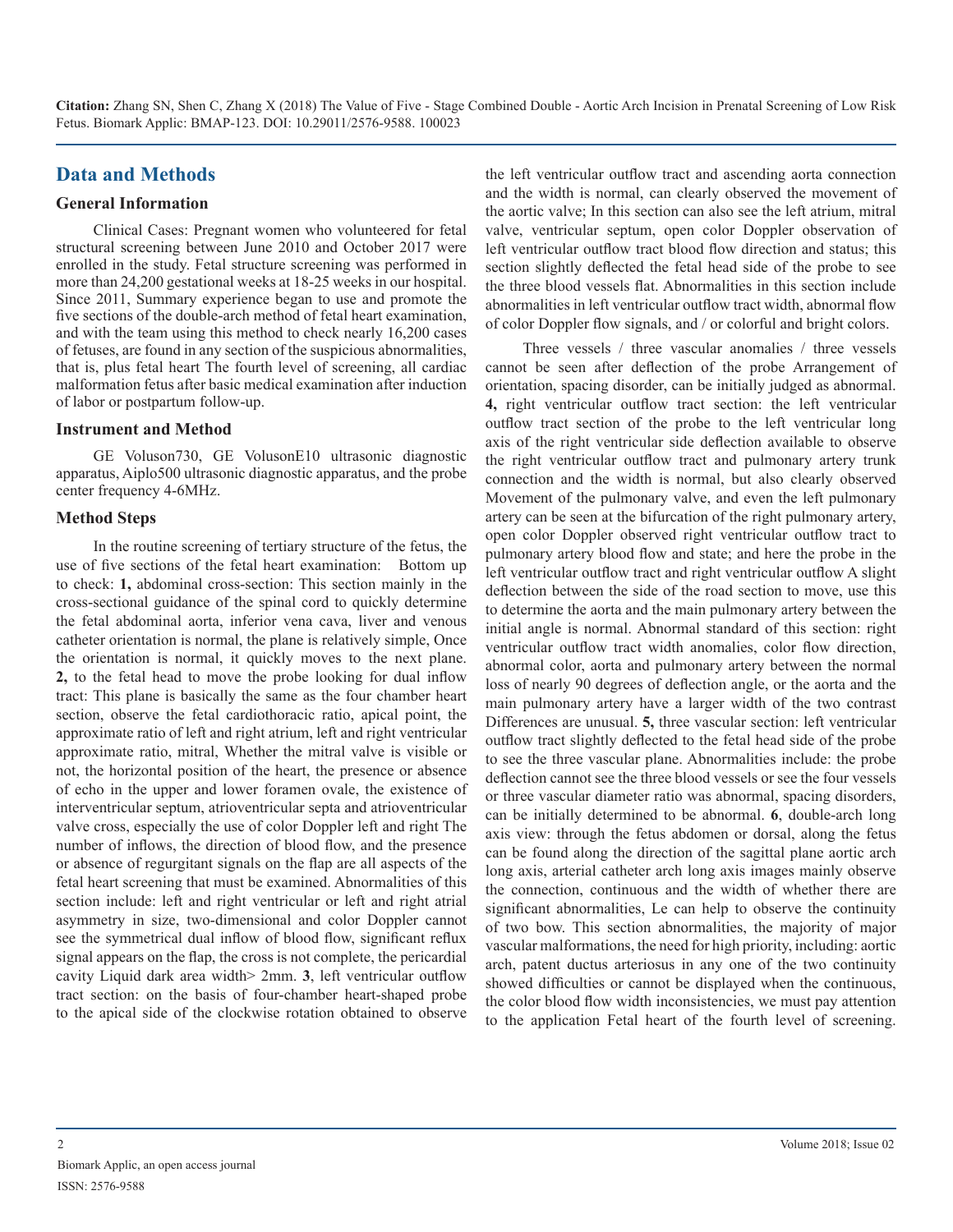

The first section of the abdomen



The third section left and right ventricular outflow tract section



The second section of four chamber heart section



The fourth section of the three vascular sections



Aortic arch section

# **Results**

The above screening time is generally 6-10 minutes. Approximately 2-6% of the more than 24,200 fetal exams are required for further fetal heart level 4 screening, most of which require examination due to bright spots of the heart and some require additional cardiac examinations due to non-cardiac heart failure, 28 cases of single umbilical artery or permanent right umbilical vein for routine heart examination, and the remaining 98 cases using five sections combined two bow cutting method analysis and found suspicious cardiac abnormalities, apply for the



Artery catheter arch section

fourth level of fetal heart examination, 51 cases were confirmed cardiac malformations.

Among them, the first section of the abdomen found vascular abnormalities in the diagnosis of spleen-free syndrome in 1 case; the second section abnormalities were diagnosed in 3 cases of ventricular septal defect; atrial septal defect in 1 case; partial or complete and partial endocardial cushion defect 5 cases; left ventricular dysplasia in 5 cases \*; single ventricle in 1 case; third section abnormalities, diagnosis of tetralogy of Fallot in 7 cases; right ventricular double outlet in 8 cases \*; large vessel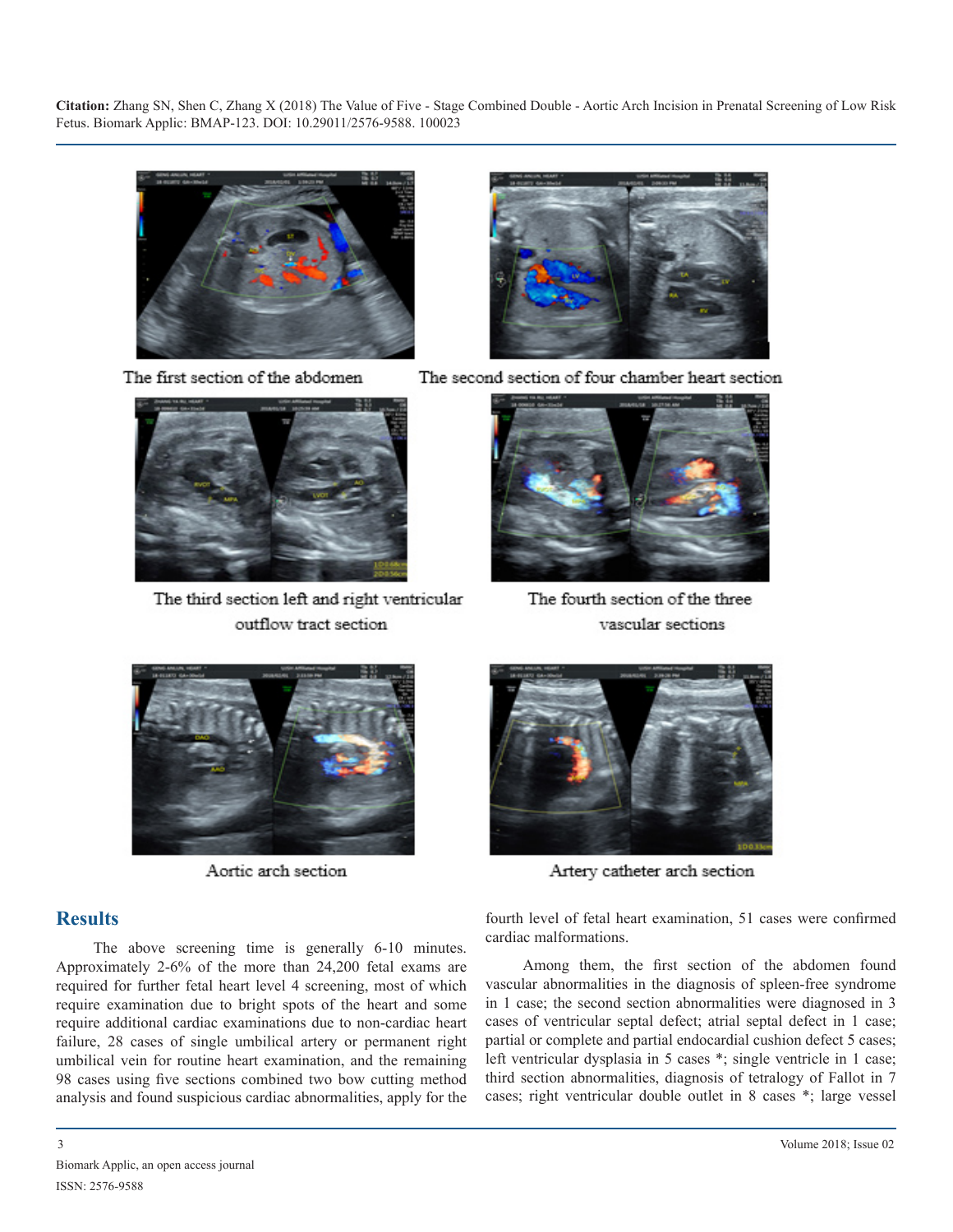transposition in 4 cases \*; 4 cases of arterial disease \*; pulmonary valve stenosis in 1 case; the fourth paragraph found abnormalities, the simple diagnosis of left anterior superior left vena cava in 3 cases; double-arched arch found continuous abnormalities or difficulties in the diagnosis of aortic arch off 3 cases \*; aortic arch narrowed in 3 cases ; Pulmonary constriction, pulmonary valve atresia in 1 case; Another two cases, one case of 29 weeks of pregnancy was found to significantly increase the heart, tricuspid regurgitation, pericardial effusion, induced abortion after basic medical examination confirmed the absence of anatomical fetal heart anatomy, after further clinical diagnosis Virus infection caused by abnormal heart; the other case of pericardial effusion, two weeks after the pericardial effusion was significantly increased with significant abnormal cardiac function.

This method found suspicious abnormalities and four levels of cardiac screening, diagnosed as deformity detection rate increased year by year, from about 20% to nearly 40%; and all cardiac malformation fetus after basic medical examination or postnatal follow-up Confirmed. In the screening of more than 16,200 cases of low-risk fetuses, which benefited from the "fivesection combined double-aortic arch incision," no missed cases of important fetal malformations have been reported.

# **Discussion**

Congenital heart disease is the most common fetal malformations, but also one of the major causes of neonatal deaths, once the misdiagnosis or missed diagnosis of a family and engaged in the screening work of the doctors themselves are more heavy blow; fetal structural screening responsibilities The existence of fetal heart structure problems has always put pressure on fetal structural screening, especially ultra-sonographers who are unskilled in echocardiography. We hope that all doctors who carry out screening of fetal structures will be able to master this method provided by me. This method is rational and easy to remember, so that we can more surely screen the basic structure of the fetal heart Most cardiac suspicious abnormalities can be found, and the point is that abnormalities can be found. Once an abnormality is found, a further screening of the fourth level of the fetal heart for a fourth time based on the fetal condition is performed, and further systematic diagnosis of fetal cardiac malformations is performed by a physician qualified for echocardiography and / or fetal heart screening, Made a more definitive diagnosis. From the discovery of suspicious cardiac abnormalities to the diagnosis of the existence of the detection rate significantly increased the phenomenon, but also from another side reflects the five sections of the joint doublearch examination method with significant results. Of course, for the secondary secundum atrial septal defect, small ventricular septal defect, especially when the shunt is not obvious, hope in the fetal diagnosis, is still more difficult [3].

A review of several cases of misdiagnosis of cardiac malformations that occurred in the 2009-2017 screening effort occurred almost all before 2014. Approximately 10,000 lowrisk fetal screening tests by 2014 did not warrant the use of this test. Including two cases of macro vascular malformations. Due to overreliance on the normal display of the four-chamber heart section, the double-aortic arch, i.e., the aortic arch and the arterial catheter arch, has not been observed. However, when the aortic arch is severed, the four-chamber heart may completely disappear; A case of tetralogy of Fallot missed diagnosis because it failed to fully display the left ventricular outflow tract section, and lack of effective observation of left ventricular outflow tract connectivity, and color Doppler flow direction; also tells us in practice the fetus Screening, the four-chamber heart section is indeed important, but the screening of fetal heart has some limitations [4-7].

Color Doppler color flow examination is also an important means for the color Doppler to observe the presence or absence of a reflux signal on the atrioventricular valve of the dual inflow tract in the examination of each section. The left and right ventricular outflow tract blood flow Direction, nature is equally important. The aortic arch, ductus arteriosus blood flow signal continuity, is to find abnormalities such as aortic disconnection guarantees. We have seen a case of fetal pulmonary atresia of the fetus, is to find the opposite direction of the main pulmonary artery flow and diagnosis. Of course, the focus of this quick test is how to detect fetal heart abnormalities and ask questions to prevent misdiagnosis. Further definitive diagnosis, it is entirely possible to give the fourth level of fetal heart screening to do. The recommended range of gestational age for further four-stage screening of the fetal heart is 20 to 28 weeks. But even then, fetal echocardiography has limitations in some important related deformities and may sometimes require additional MRI to further confirm the extent of fetal heart malformation. Since the application of "5 sections of the basic section combined with double-aortic arch incision method", in addition to atrial septal defect, patent foramen ovale has not yet been more serious missed diagnosis, especially in the past three years of practice more fully proved the use of This method can be very effective in avoiding and reducing missed diagnosis of fetal heart deformity.

**Notes: 1.** The information does not include small atrial septal defect, patent foramen ovale, patent ductus arteriosus, and small ventricular septal defect with no obvious shunt signal.

**2.** This information fetal heart abnormalities in the four-screening detection rate analysis does not include cardiac tendons glare application examiner.

**3. "\*"** marked cardiac abnormalities are mostly found in the heart of the four screening of the heart, blood vessels at several deformities.